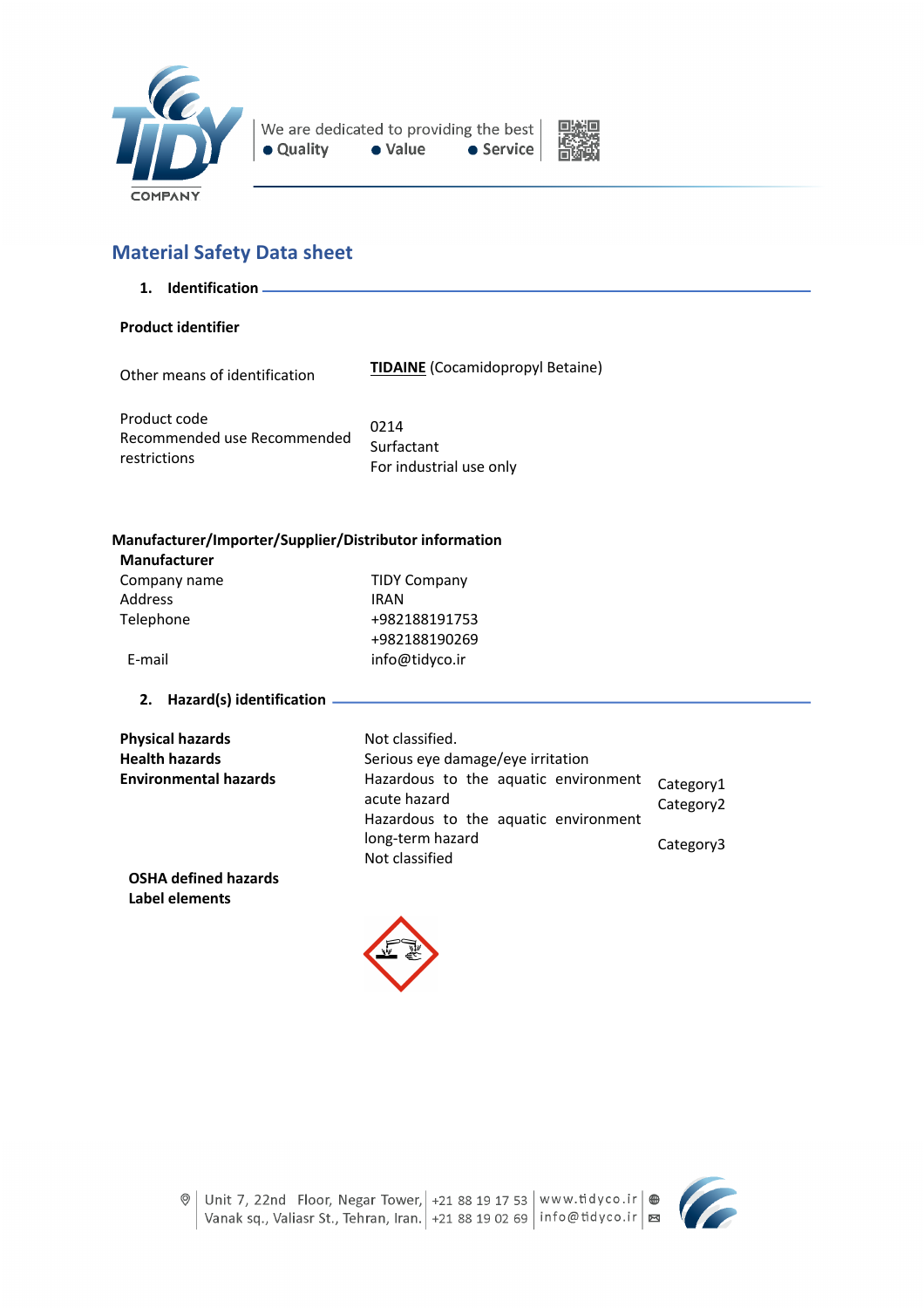

We are dedicated to providing the best • Quality  $\bullet$  Value • Service



| Signal word<br>Hazard statement              | Danger<br>Causes serious eye damage. Toxic to aquatic life. Harmful to aquatic<br>life with long lasting effects.                                                               |
|----------------------------------------------|---------------------------------------------------------------------------------------------------------------------------------------------------------------------------------|
| <b>Precautionary statement</b>               |                                                                                                                                                                                 |
| Prevention                                   | Wear eye/face protection. Avoid release to the environment.                                                                                                                     |
| Response                                     | If in eyes: Rinse cautiously with water for several minutes. Remove<br>contact lenses, if present and easy to do. Continue rinsing.<br>Immediately call a poison center/doctor. |
| Storage                                      | Store away from incompatible materials                                                                                                                                          |
| Disposal                                     | Dispose of contents/container in accordance with local/ regional/<br>national/international regulations.                                                                        |
| Hazard(s) not otherwise classified<br>(HNOC) | None known.                                                                                                                                                                     |
| <b>Supplemental information</b>              | None.                                                                                                                                                                           |

## **3. Composition/information on ingredients**

| <b>Mixtures</b>        |                             |                   |       |
|------------------------|-----------------------------|-------------------|-------|
| <b>Chemical name</b>   | Common name and<br>synonyms | <b>CAS</b> number | %     |
| Cocamidopropyl betaine |                             | 61789-40-0        | 29-31 |
| Sodium chloride        |                             | 7647-14-5         | 4-6   |

| <b>First-aid measures</b><br>4.                        |                                                                                                                                                                                                                                                                                                                                                                                                  |
|--------------------------------------------------------|--------------------------------------------------------------------------------------------------------------------------------------------------------------------------------------------------------------------------------------------------------------------------------------------------------------------------------------------------------------------------------------------------|
| <b>Inhalation</b>                                      | Move to fresh air. Call a physician if symptoms develop or persist.                                                                                                                                                                                                                                                                                                                              |
| <b>Skin contact</b>                                    | Wash off with soap and water. Get medical attention if irritation<br>develops and persists. Remove and isolate contaminated clothing<br>and shoes. Wash clothing separately before reuse.                                                                                                                                                                                                        |
| Eye contact                                            | Immediately flush eyes with plenty of water for at least 15 minutes.<br>Remove contact lenses, if present and easy to do. Continue rinsing.<br>Call a physician or poison control center immediately.<br>Call a physician or poison control center immediately. Rinse mouth.<br>Do not induce vomiting. If vomiting occurs, keep head low so that<br>stomach content doesn't get into the lungs. |
| Ingestion                                              | Rinse mouth. Get medical attention if symptoms occur. Do not<br>induce vomiting without advice from poison control center.                                                                                                                                                                                                                                                                       |
| Most important symptoms/<br>effects, acute and delayed | Symptoms may include stinging, tearing, redness, swelling,<br>and blurred vision. Permanent eye damage including<br>blindness could result.                                                                                                                                                                                                                                                      |

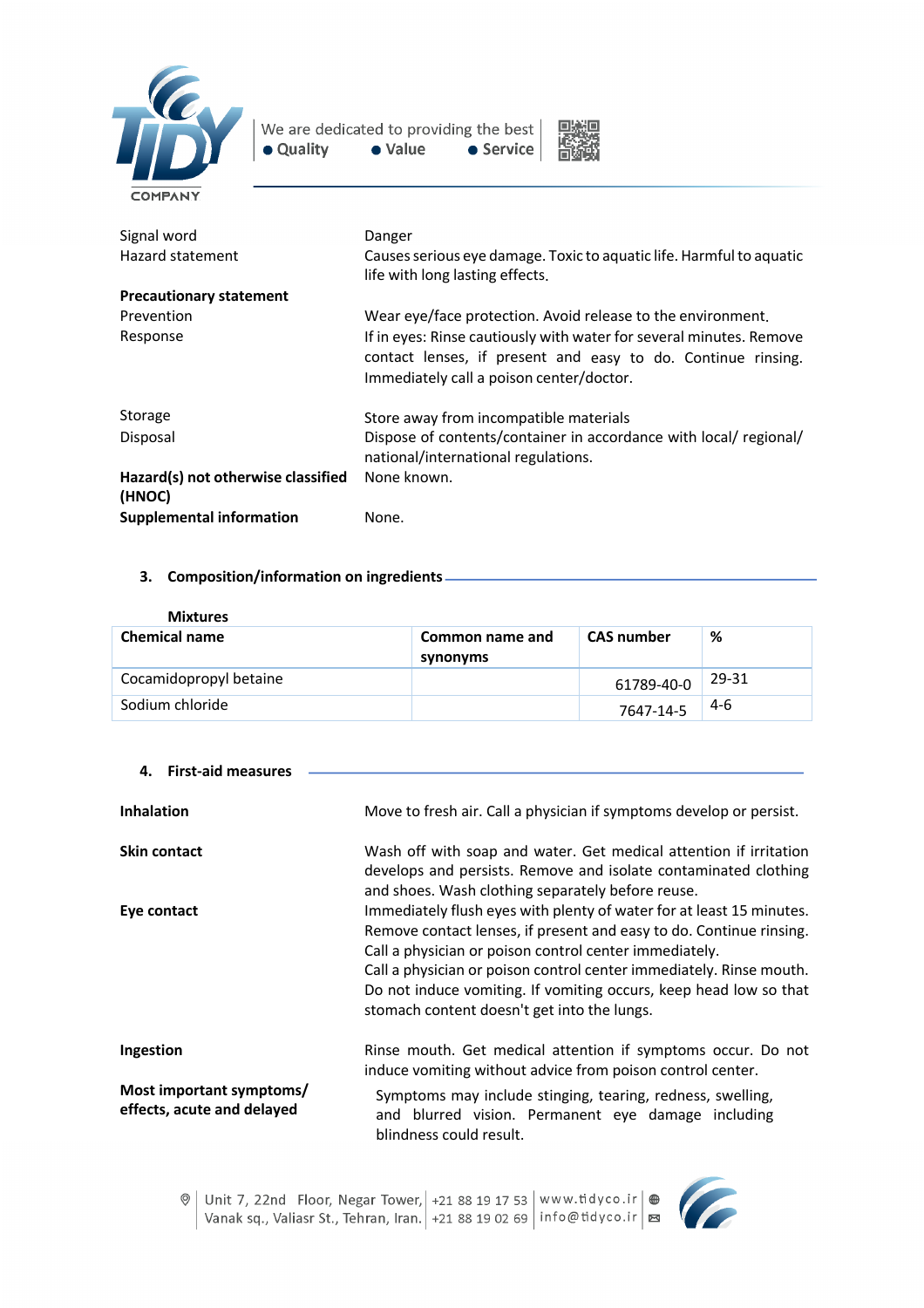



| <b>Indication of immediate medical</b><br>attention and special treatment<br>needed<br><b>General information</b> | Provide<br>general<br>supportive<br>treat<br>measures<br>and<br>symptomatically. Keep victim under observation. Symptoms<br>may be delayed.<br>Ensure that medical personnel are aware of the material(s) |
|-------------------------------------------------------------------------------------------------------------------|-----------------------------------------------------------------------------------------------------------------------------------------------------------------------------------------------------------|
|                                                                                                                   | involved, and take precautions to protect themselves.                                                                                                                                                     |
| 5.<br><b>Fire-fighting measures</b>                                                                               |                                                                                                                                                                                                           |
| Suitable extinguishing media                                                                                      | Water fog. Foam. Dry chemical powder. Carbon dioxide (CO2). Do<br>not use water jet as an extinguisher, as this will spread the fire.                                                                     |
| <b>Unsuitable extinguishing</b><br>media                                                                          |                                                                                                                                                                                                           |
| <b>Specific hazards arising from</b><br>the chemical                                                              | During fire, gases hazardous to health may be formed.                                                                                                                                                     |
| Special protective equipment<br>and precautions for firefighters                                                  | Self-contained breathing apparatus and full protective clothing<br>must be worn in case of fire.                                                                                                          |
| Fire fighting equipment/<br><b>instructions</b>                                                                   | Move containers from fire area if you can do so without risk.                                                                                                                                             |
| <b>Specific methods</b><br><b>General fire hazards</b>                                                            | Use standard firefighting procedures and consider the hazards of<br>other involved materials. No unusual fire or explosion hazards<br>noted.                                                              |

**6. Accidental release measures**

| <b>Personal precautions</b><br>protective equipment and<br>emergency procedures | Keep unnecessary personnel away. Keep people away from and<br>upwind of spill/leak. Keep out of low areas. Wear appropriate<br>protective equipment and clothing during clean-up. Do not breathe<br>mist or vapor. Do not touch damaged containers or spilled material<br>unless wearing appropriate protective clothing. Ensure adequate<br>ventilation. Local authorities should be advised if significant<br>spillages cannot be contained.<br>Should not be released into the environment |
|---------------------------------------------------------------------------------|-----------------------------------------------------------------------------------------------------------------------------------------------------------------------------------------------------------------------------------------------------------------------------------------------------------------------------------------------------------------------------------------------------------------------------------------------------------------------------------------------|
| <b>Methods and materials for</b><br>containment and cleaning up                 | Large Spills: Stop the flow of material, if this is without risk. Dike the<br>spilled material, where this is possible. Cover with plastic sheet to<br>prevent spreading. Absorb in vermiculite, dry sand or earth and<br>place into containers. Prevent product from entering drains.<br>Following product recovery, flush area with water.                                                                                                                                                  |
|                                                                                 | Small Spills: Wipe up with absorbent material (e.g. cloth, fleece).<br>Clean surface thoroughly to remove residual contamination.                                                                                                                                                                                                                                                                                                                                                             |

**Environmental precautions** Never return spills to original containers for re-use.

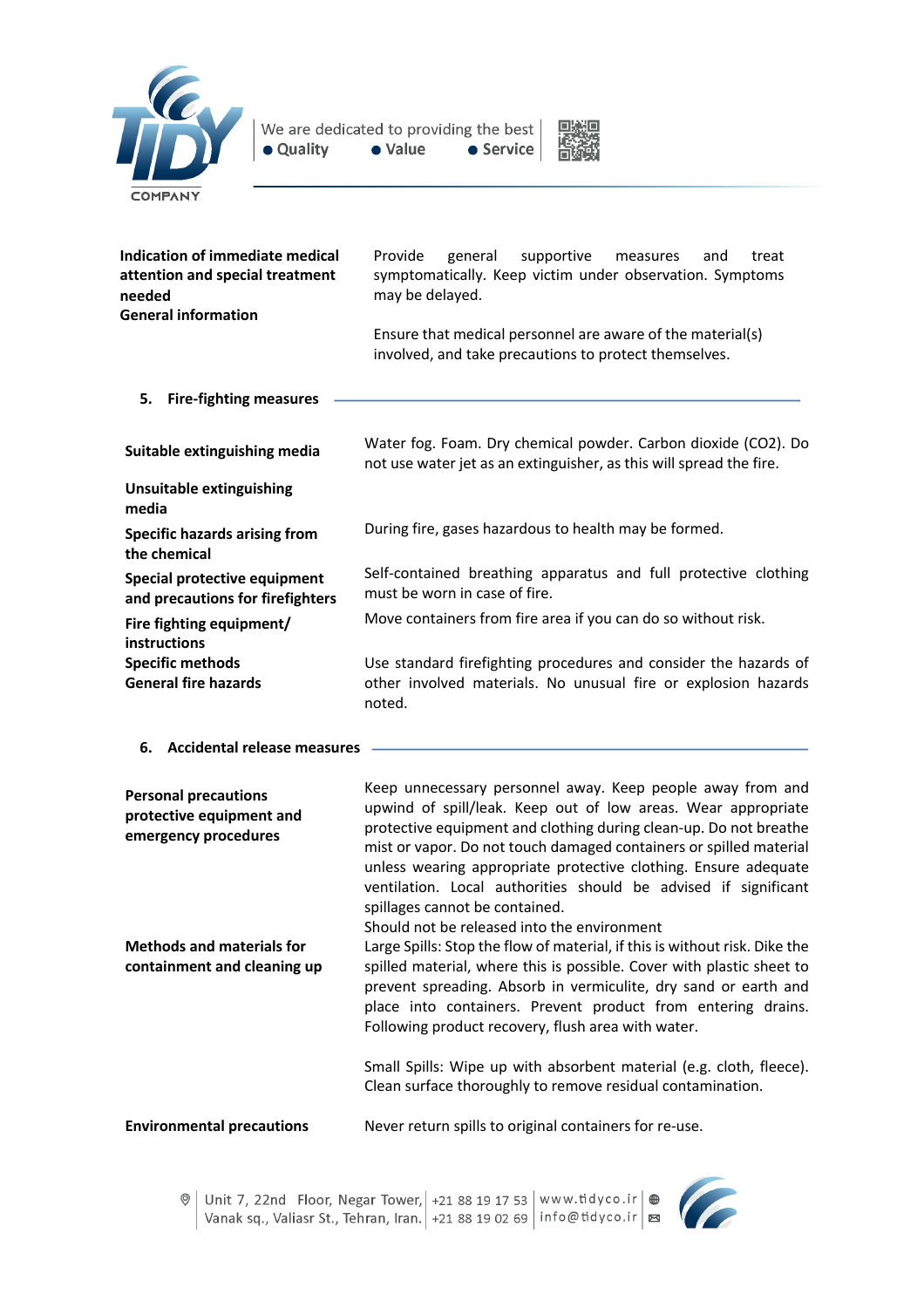



Avoid release to the environment. Contact local authorities in case of spillage to drain/aquatic environment. Prevent further leakage or spillage if safe to do so. Do not contaminate water. Avoid discharge into drains, water courses or onto the ground.

| <b>Handling and storage</b><br>7.                                      |                                                                                                                                                                                                                                                                           |
|------------------------------------------------------------------------|---------------------------------------------------------------------------------------------------------------------------------------------------------------------------------------------------------------------------------------------------------------------------|
| <b>Precautions for safe handling</b>                                   | Do not get this material in contact with eyes. Avoid prolonged<br>exposure. Provide adequate ventilation. Wear appropriate<br>personal protective equipment. Observe good industrial hygiene<br>practices. Avoid release to the environment. Do not empty into<br>drains. |
|                                                                        | Store in original tightly closed container.                                                                                                                                                                                                                               |
| <b>Conditions for safe storage,</b><br>including any incompatibilities | Store in original tightly closed container.                                                                                                                                                                                                                               |

**8. Exposure controls/personal protection**

| <b>Biological limit values</b>          | No biological exposure limits noted for the ingredient(s).                                                                                                                                                                                                                                                                                                                                                                                                                                                |
|-----------------------------------------|-----------------------------------------------------------------------------------------------------------------------------------------------------------------------------------------------------------------------------------------------------------------------------------------------------------------------------------------------------------------------------------------------------------------------------------------------------------------------------------------------------------|
| <b>Appropriate engineering controls</b> | Good general ventilation (typically 10 air changes per hour) should<br>be used. Ventilation rates should be matched to conditions. If<br>applicable, use process enclosures, local exhaust ventilation, or<br>other engineering controls to maintain airborne levels below<br>recommended exposure limits. If exposure limits have not been<br>established, maintain airborne levels to an acceptable level. Eye<br>wash facilities and emergency shower must be available when<br>handling this product. |
|                                         |                                                                                                                                                                                                                                                                                                                                                                                                                                                                                                           |

### **Individual protection measures, such as personal protective equipment**

| Eye/face protection    | Wear eye/face protection. Wear safety glasses with side shields (or<br>goggles) and a face shield.                                            |
|------------------------|-----------------------------------------------------------------------------------------------------------------------------------------------|
| Skin protection        |                                                                                                                                               |
| Hand protection        | Wear appropriate chemical resistant gloves.                                                                                                   |
| Other                  | Wear appropriate chemical resistant clothing. Wear protective<br>gloves.                                                                      |
| Respiratory protection | In case of insufficient ventilation, wear suitable respiratory<br>equipment. Wear appropriate thermal protective clothing, when<br>necessary. |



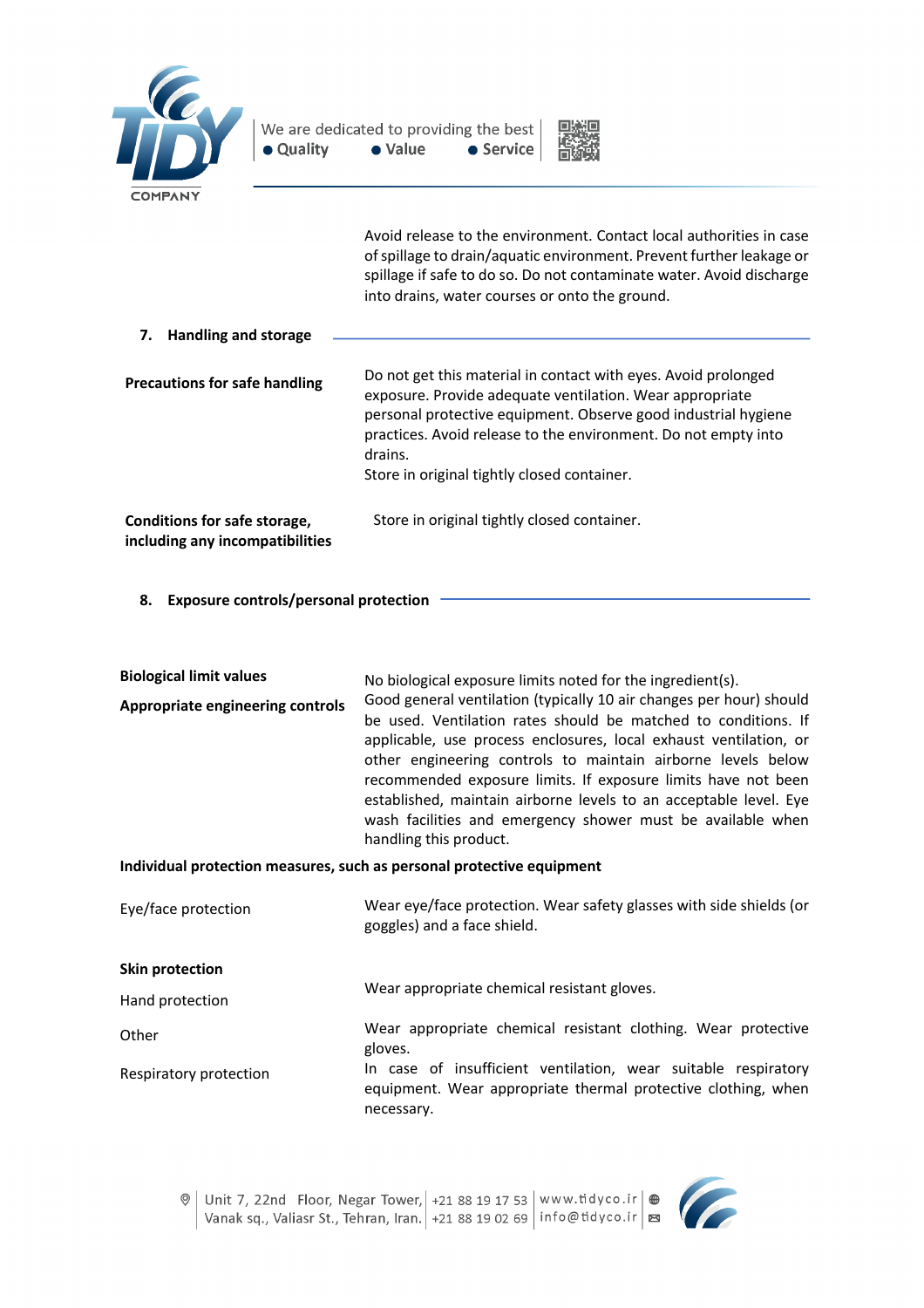



|                                          | When using, do not eat, drink or smoke. Always observe good                                                                                                                                                |
|------------------------------------------|------------------------------------------------------------------------------------------------------------------------------------------------------------------------------------------------------------|
|                                          | personal hygiene measures, such as washing after handling the<br>material and before eating, drinking, and/or smoking. Routinely<br>wash work clothing and protective equipment to remove<br>contaminants. |
| Thermal hazards                          | Wear appropriate thermal protective clothing, when necessary.                                                                                                                                              |
| <b>General hygiene</b><br>considerations | When using do not smoke. Always observe good personal hygiene<br>measures, such as washing after handling the material and before<br>eating, drinking, and/or smoking. Routinely wash work clothing        |

and protective equipment to remove contaminants.

#### **9. Physical and chemical properties**

| <b>Appearance</b>                            | Clear.                                           |
|----------------------------------------------|--------------------------------------------------|
| Physical state                               | Liquid.                                          |
| Form                                         | Liquid.                                          |
| Color                                        | Not available                                    |
| Odor                                         | Not available                                    |
| <b>Odor threshold</b>                        | Not available                                    |
| pH                                           | $<$ 1 (as is)                                    |
| <b>Melting point/freezing point</b>          | 17.6 °F (-8 °C)                                  |
| Initial boiling point and boiling            | > 212 °F (> 100 °C)                              |
| range                                        |                                                  |
| <b>Flash point</b>                           | > 201.0 °F (> 93.9 °C) Pensky-Martens Closed Cup |
| <b>Evaporation rate</b>                      | Not available                                    |
| <b>Flammability (solid, gas)</b>             | Not available                                    |
| Upper/lower flammability or explosive limits |                                                  |
| Flammability limit - lower (%)               | Not available.                                   |
| Flammability limit - upper (%)               | Not available.                                   |
| Explosive limit - lower (%)                  | Not available.                                   |
| Explosive limit - upper (%)                  | Not available.                                   |
| Vapor pressure                               | Not available.                                   |
| <b>Vapor density</b>                         | Not available                                    |
| <b>Vapor density</b>                         | Not available.                                   |
| Solubility(ies)                              |                                                  |
| Solubility (water)                           | Not available.                                   |
| <b>Auto-ignition temperature</b>             | Not available.                                   |
| <b>Decomposition temperature</b>             | Not available.                                   |
| <b>Viscosity</b>                             | 16 cP @ 25C                                      |
| <b>Other information</b>                     |                                                  |
| Density                                      | 8.70 lb/gal @ 25C                                |
| Percent volatile                             | $60 - 66 %$                                      |
| Pour point                                   | 23 °F (-5 °C)                                    |
|                                              |                                                  |

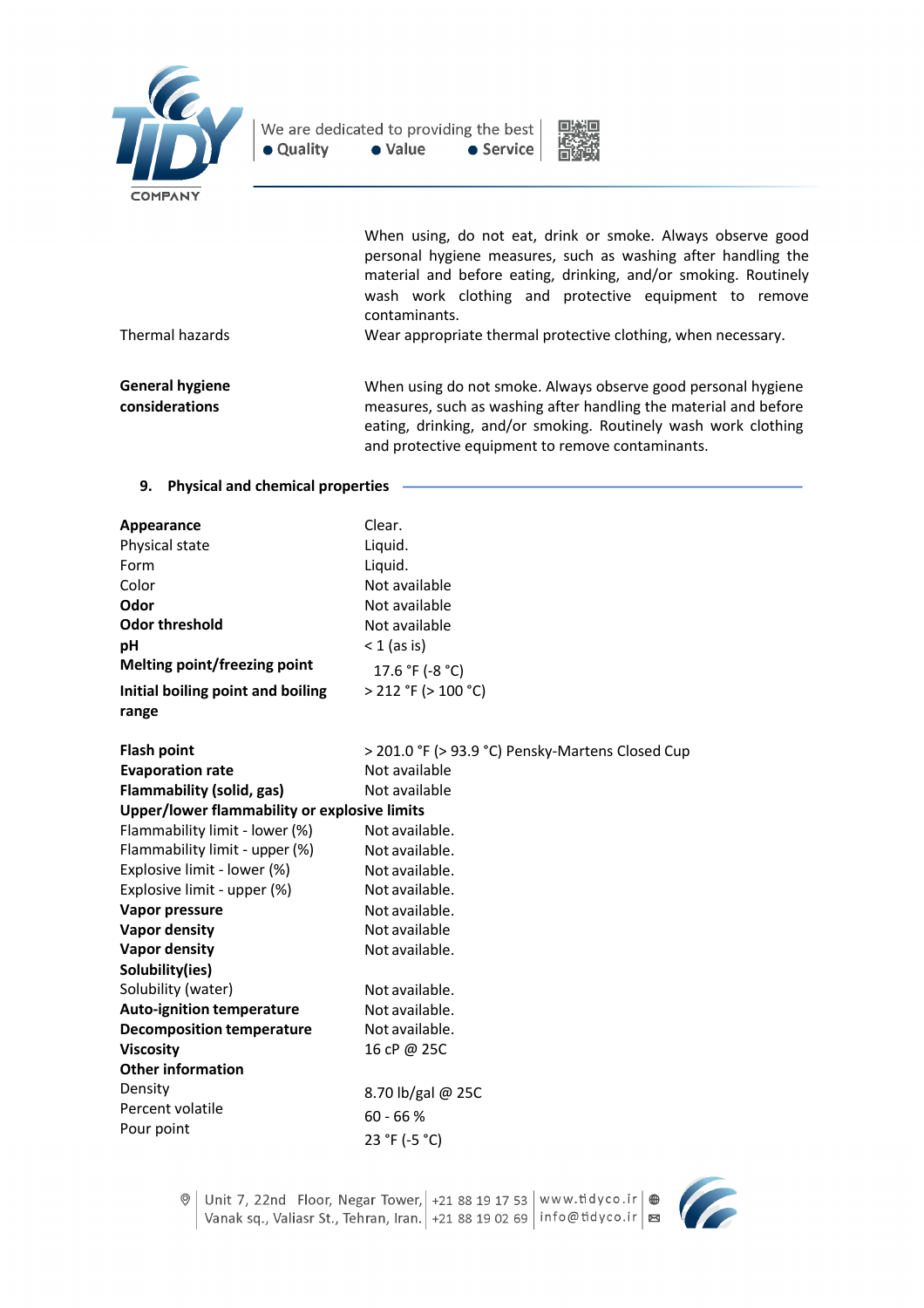



| 10. Stability and reactivity                 |                                                                                                  |
|----------------------------------------------|--------------------------------------------------------------------------------------------------|
| Reactivity                                   | The product is stable and non-reactive under normal conditions of<br>use, storage and transport. |
| <b>Chemical stability</b>                    | Material is stable under normal conditions.                                                      |
| <b>Possibility of hazardous</b><br>reactions | No dangerous reaction known under conditions of normal use.                                      |
| <b>Conditions to avoid</b>                   | Avoid temperatures exceeding the flash point. Contact with<br>incompatible materials.            |
| Incompatible materials                       | Strong oxidizing agents.                                                                         |
| <b>Hazardous decomposition</b><br>products   | No hazardous decomposition products are known                                                    |

**11. Toxicological information** 

| Information on likely routes of exposure |  |  |  |
|------------------------------------------|--|--|--|
|                                          |  |  |  |

| Inhalation                    | Prolonged inhalation may be harmful.                           |
|-------------------------------|----------------------------------------------------------------|
| Skin contact                  | No adverse effects due to skin contact are expected.           |
| Eye contact                   | Causes serious eve damage.                                     |
| Ingestion                     | Expected to be a low ingestion hazard.                         |
| Symptoms related to the       | Symptoms may include stinging, tearing, redness, swelling, and |
| physical, chemical and        | blurred vision. Permanent eye damage including blindness could |
| toxicological characteristics | result                                                         |

### **Information on toxicological effects**

Acute toxicity **Acute toxicity Harmful if swallowed. May be harmful in contact with skin.** 

| Product      | <b>Species</b> | <b>Test Results</b> |
|--------------|----------------|---------------------|
| AMPHOSOL CA  |                |                     |
| <b>Acute</b> |                |                     |
| Dermal       |                |                     |
| LD50         | Rabbit         | > 2000 mg/kg        |
| Oral         |                |                     |
| LD50         | Rat            | 2335 mg/kg          |

**Skin corrosion/irritation** Prolonged skin contact may cause temporary irritation. Causes serious eye damage

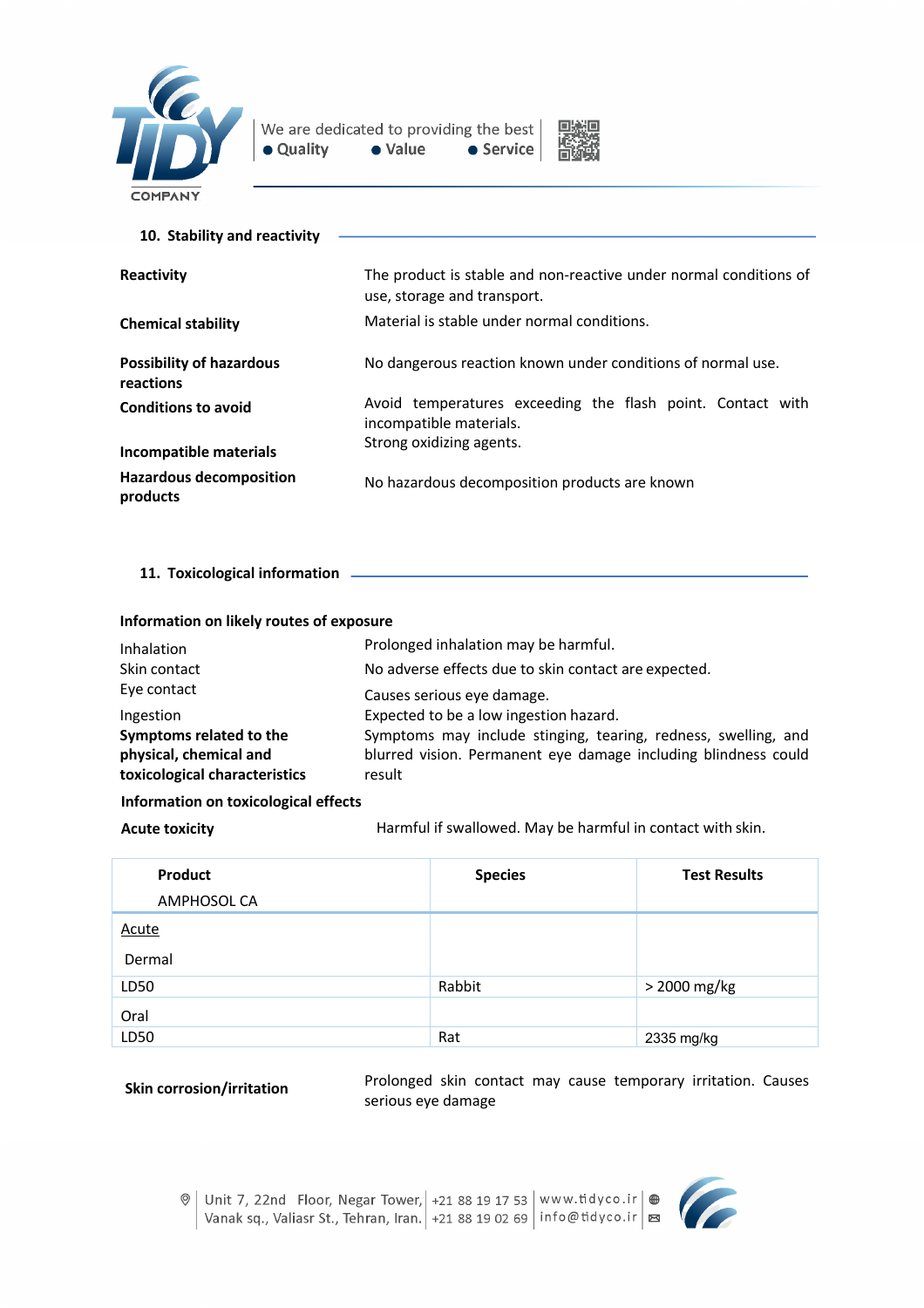

We are dedicated to providing the best  $\bullet$  Value • Quality • Service



| Serious eye damage/eye<br>irritation                                         |                                                                                                                                                                                               |  |
|------------------------------------------------------------------------------|-----------------------------------------------------------------------------------------------------------------------------------------------------------------------------------------------|--|
| Respiratory or skin sensitization                                            |                                                                                                                                                                                               |  |
| Respiratory sensitization                                                    | Not available.                                                                                                                                                                                |  |
| Skin sensitization                                                           | This product is not expected to cause skin sensitization.                                                                                                                                     |  |
| <b>Germ cell mutagenicity</b>                                                | No data available to indicate product or any components present at<br>greater than 0.1% are mutagenic or genotoxic.                                                                           |  |
| Carcinogenicity                                                              | This product is not considered to be a carcinogen by IARC, ACGIH,<br>NTP, or OSHA                                                                                                             |  |
| IARC Monographs. Overall<br><b>Evaluation of Carcinogenicity</b>             | Not listed.                                                                                                                                                                                   |  |
| <b>OSHA Specifically Regulated</b><br>Substances (29 CFR 1910.1001-<br>1052) | Not listed.                                                                                                                                                                                   |  |
| US. National Toxicology Program<br>(NTP) Report on Carcinogens               | Not listed.                                                                                                                                                                                   |  |
| <b>Reproductive toxicity</b>                                                 | This product is not expected to cause reproductive or<br>developmental effects                                                                                                                |  |
| <b>Specific target organ toxicity -</b><br>single exposure                   | Not applicable.                                                                                                                                                                               |  |
| Specific target organ toxicity -<br>repeated exposure                        | Not applicable.                                                                                                                                                                               |  |
| <b>Aspiration hazard</b>                                                     | Not applicable.                                                                                                                                                                               |  |
| 12. Ecological information                                                   |                                                                                                                                                                                               |  |
| <b>Ecotoxicity</b>                                                           | Toxic to aquatic life. Harmful to aquatic life with long lasting<br>effects.                                                                                                                  |  |
| <b>Persistence and degradability</b>                                         | Readily biodegradable.                                                                                                                                                                        |  |
| <b>Bioaccumulative potential</b>                                             | No data available.                                                                                                                                                                            |  |
| <b>Mobility in soil</b>                                                      | No data available                                                                                                                                                                             |  |
| <b>Other adverse effects</b>                                                 | No other adverse environmental effects (e.g. ozone depletion,<br>photochemical ozone creation potential, endocrine disruption,<br>global warming potential) are expected from this component. |  |



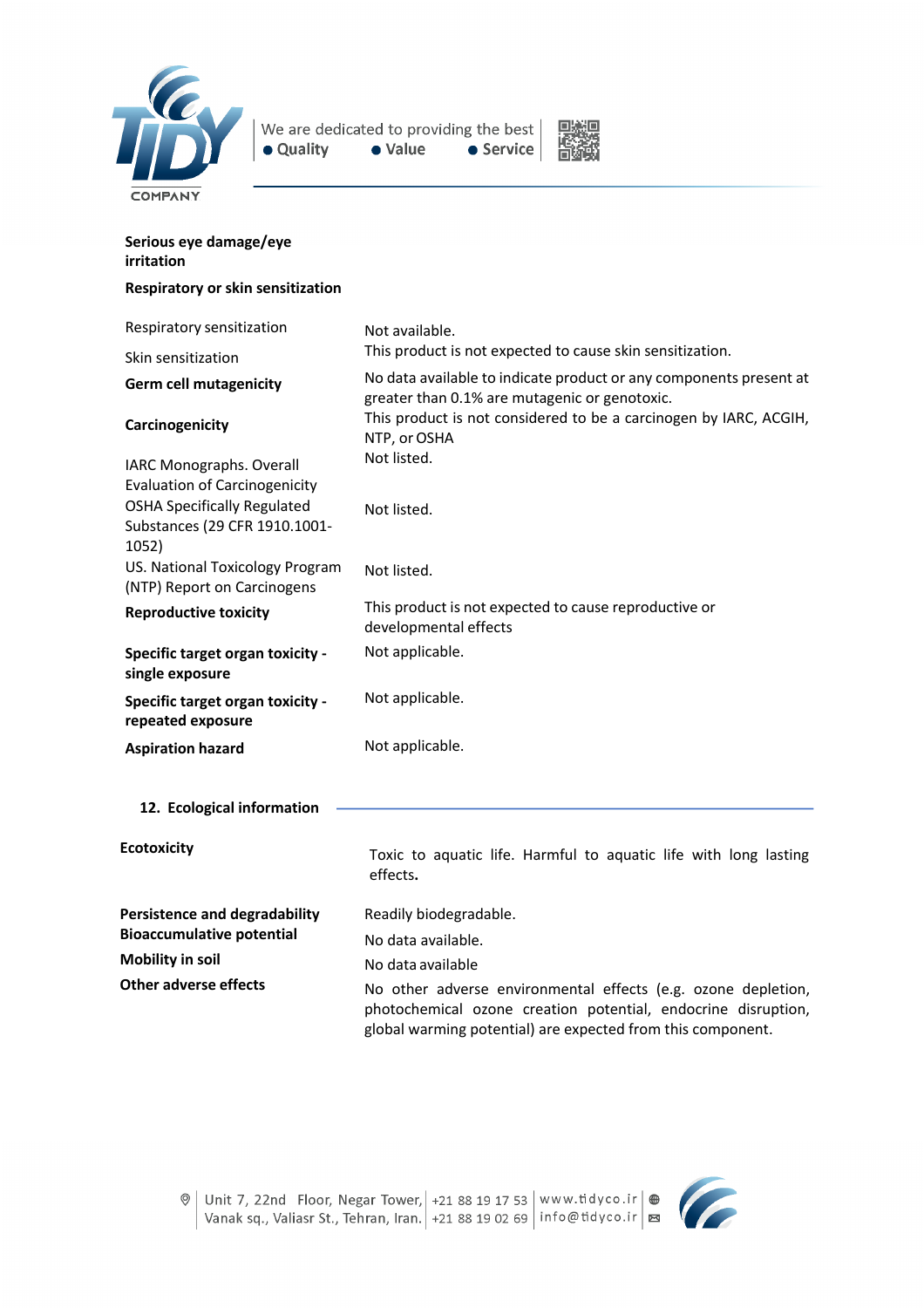



| 13. Disposal considerations                                                    |                                                                                                                                                                                                                           |
|--------------------------------------------------------------------------------|---------------------------------------------------------------------------------------------------------------------------------------------------------------------------------------------------------------------------|
| <b>Disposal instructions</b>                                                   | οf<br>contents/container<br>accordance<br>with<br><b>Dispose</b><br>in<br>local/regional/national/international regulations.                                                                                              |
| <b>Hazardous waste code</b>                                                    | The waste code should be assigned in discussion between the user<br>the producer and the waste disposal company.                                                                                                          |
| Waste from residues / unused<br>products                                       | Dispose of in accordance with local regulations. Empty containers<br>or liners may retain some product residues. This material and its<br>container must be disposed of in a safe manner (see: Disposal<br>instructions). |
| <b>Contaminated packaging</b>                                                  | Empty containers should be taken to an approved waste handling<br>site for recycling or disposal. Since emptied containers may retain<br>product residue, follow label warnings even after container is<br>emptied.       |
| 14. Transport information                                                      |                                                                                                                                                                                                                           |
| DOT                                                                            | Not regulated as dangerous goods                                                                                                                                                                                          |
| <b>IATA</b>                                                                    | Not regulated as dangerous goods                                                                                                                                                                                          |
| <b>IMDG</b>                                                                    | Not regulated as dangerous goods                                                                                                                                                                                          |
| Transport in bulk according to<br>Annex II of MARPOL 73/78 and<br>the IBC Code | Not available                                                                                                                                                                                                             |
| 15. Regulatory information                                                     |                                                                                                                                                                                                                           |
| <b>US federal regulations</b>                                                  | This product is a "Hazardous Chemical" as defined by the OSHA<br>Hazard<br>Communication Standard, 29 CFR 1910.1200.                                                                                                      |
| TSCA Section 12(b) Export<br>Notification (40 CFR 707, Subpt. D)               | Not regulated                                                                                                                                                                                                             |
| CERCLA Hazardous Substance List<br>(40 CFR 302.4)                              | Not listed                                                                                                                                                                                                                |
| SARA 304 Emergency release<br>notification                                     | Not regulated<br>Not listed                                                                                                                                                                                               |

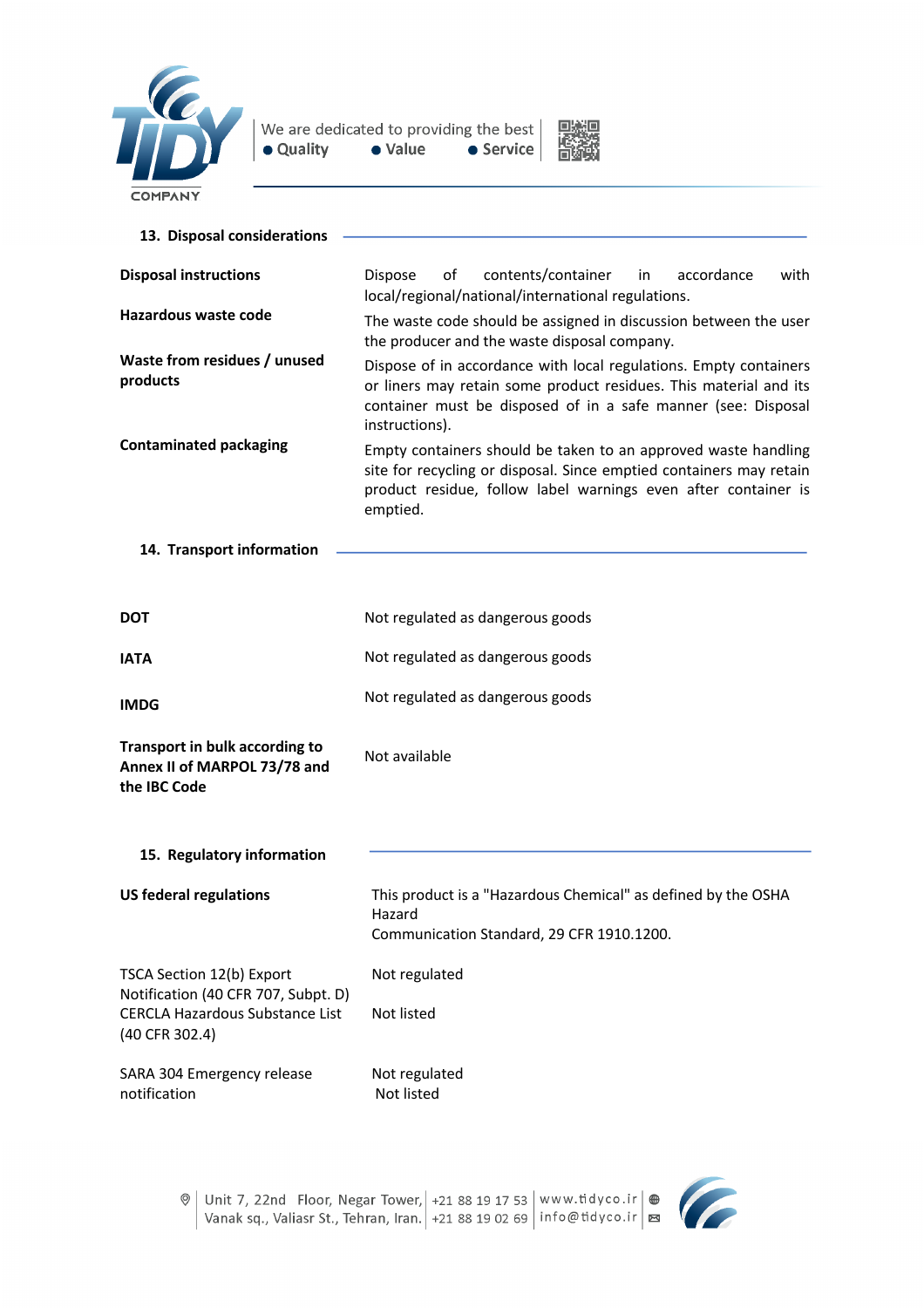



| <b>OSHA Specifically Regulated</b><br>Substances (29 CFR 1910.1001-<br>1052)                  | Yes                                  |
|-----------------------------------------------------------------------------------------------|--------------------------------------|
| Superfund Amendments and<br>Reauthorization Act of 1986 (SARA)                                |                                      |
| SARA 311/312 Hazardous chemical                                                               |                                      |
| Clean Air Act (CAA) Section<br>112 Hazardous Air Pollutants<br>(HAPs) List                    | Not regulated                        |
| Classified hazard categories                                                                  | Serious eye damage or eye irritation |
| SARA 313 (TRI reporting)                                                                      | Not regulated                        |
| Clean Air Act (CAA) Section 112<br>Hazardous Air Pollutants (HAPs) List                       | Not regulated                        |
| Clean Air Act (CAA) Section 112(r)<br><b>Accidental Release Prevention</b><br>(40 CFR 68.130) | Not regulated                        |
| Clean Water Act (CWA) Section<br>112(r) (40 CFR 68.130                                        | Hazardous substance                  |
| Safe Drinking Water Act (SDWA)                                                                | Not regulated                        |
| California Proposition 65 - CRT                                                               | Listed date/Carcinogenic substance   |
| Dichloroacetic acid (CAS 79-43-6)                                                             | Listed: May 1, 1996                  |
| Formaldehyde (CAS 50-00-0)                                                                    | Listed: January 1, 1988              |
| California Proposition 65 - CRT                                                               | Listed date/Developmental toxin      |
| Methanol (CAS 67-56-1)                                                                        | Listed: March 16, 2012               |
| California Proposition 65 - CRT                                                               | Listed date/Male reproductive toxin  |
| Dichloroacetic acid (CAS 79-43-6)                                                             | Listed: August 7, 2009               |

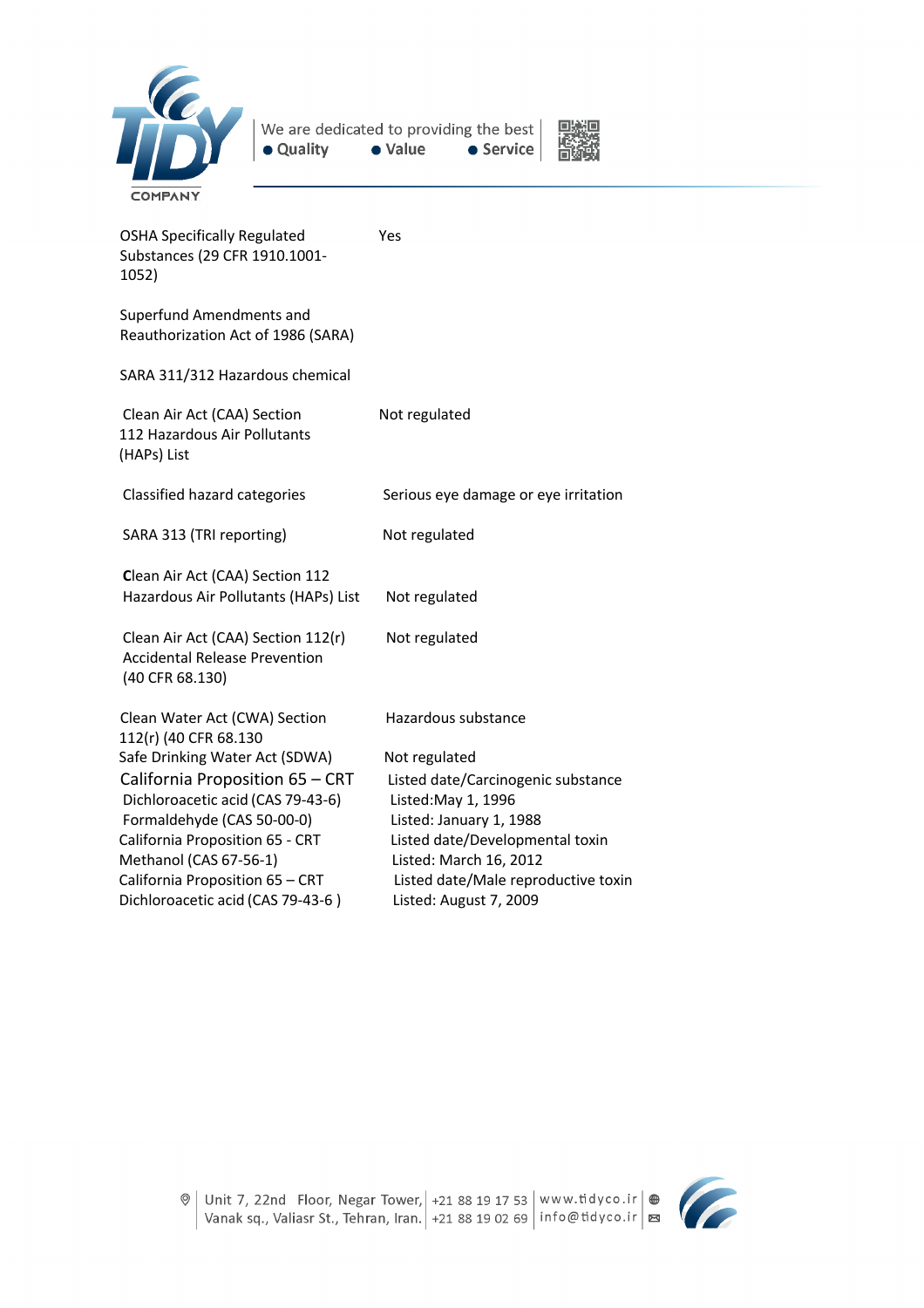



#### **International Inventories**

| Country(s) or region        | Inventory name                             | On inventory (yes/no)* |
|-----------------------------|--------------------------------------------|------------------------|
| Australia                   | Australian Inventory of Chemical           | <b>Yes</b>             |
|                             | Substances (AICS)                          |                        |
| Canada                      | Domestic Substances List (DSL)             | <b>Yes</b>             |
| Canada                      | Non-Domestic Substances List (NDSL)        | No.                    |
| China                       | <b>Inventory of Existing Chemical</b>      | <b>Yes</b>             |
|                             | Substances in China (IECSC)                |                        |
| Japan                       | Inventory of Existing and New              | Yes                    |
|                             | <b>Chemical Substances (ENCS)</b>          |                        |
| Korea                       | <b>Existing Chemicals List (ECL)</b>       | Yes                    |
| New Zealand                 | New Zealand Inventory (NZIoC)              | Yes                    |
| Philippine                  | Philippine Inventory of Chemicals and      | Yes                    |
|                             | <b>Chemical Substances (PICCS)</b>         |                        |
| Taiwan                      | Taiwan Inventory (TCSI)                    | Yes                    |
| United States & Puerto Rico | <b>Toxic Substances Control Act (TSCA)</b> | <b>Yes</b>             |
|                             | Inventory                                  |                        |

A "Yes" indicates that all components of this product comply with the inventory requirements administered by the governing country(s).

A "No" indicates that one or more components of the product are not listed or exempt from listing on the inventory administered by the governing country(s)

#### **16. Other information, including date of preparation or last revision**

| Issue date           | 06-18-2018                                                                                                                                                                                                                                                                                                                                                                                                                                                                                                                                                                                                                                                                                                                                                                                                                                                                                                                                                                                                                                                                      |
|----------------------|---------------------------------------------------------------------------------------------------------------------------------------------------------------------------------------------------------------------------------------------------------------------------------------------------------------------------------------------------------------------------------------------------------------------------------------------------------------------------------------------------------------------------------------------------------------------------------------------------------------------------------------------------------------------------------------------------------------------------------------------------------------------------------------------------------------------------------------------------------------------------------------------------------------------------------------------------------------------------------------------------------------------------------------------------------------------------------|
| <b>Revision date</b> | 006-18-2023                                                                                                                                                                                                                                                                                                                                                                                                                                                                                                                                                                                                                                                                                                                                                                                                                                                                                                                                                                                                                                                                     |
| <b>Version#</b>      | 05                                                                                                                                                                                                                                                                                                                                                                                                                                                                                                                                                                                                                                                                                                                                                                                                                                                                                                                                                                                                                                                                              |
| <b>Disclaimer</b>    | Terms and Conditions. This SDS is designed only as guidance for the<br>products to which it applies. To the greatest extent permitted by<br>applicable law, nothing contained herein creates any legal<br>obligation including contractual obligations, expressed or implied<br>warranties, including any warranties of merchantibility or fitness for<br>particular purpose; or confers any intellectual property rights,<br>including rights to use trademarks or a license to use patents, issued<br>or pending. The information contained herein is based on the<br>manufacturer's own study and the work of others, and is subject to<br>change at any time without further notice. There is no warranty,<br>expressed or implied, as to the accuracy, completeness or adequacy<br>of the information contained herein, and neither the provider nor<br>the manufacturer (nor the agents, directors, officers, contractors or<br>employees of either) are liable to any party for any damages of any<br>nature, including direct, special or consequential damages arising |